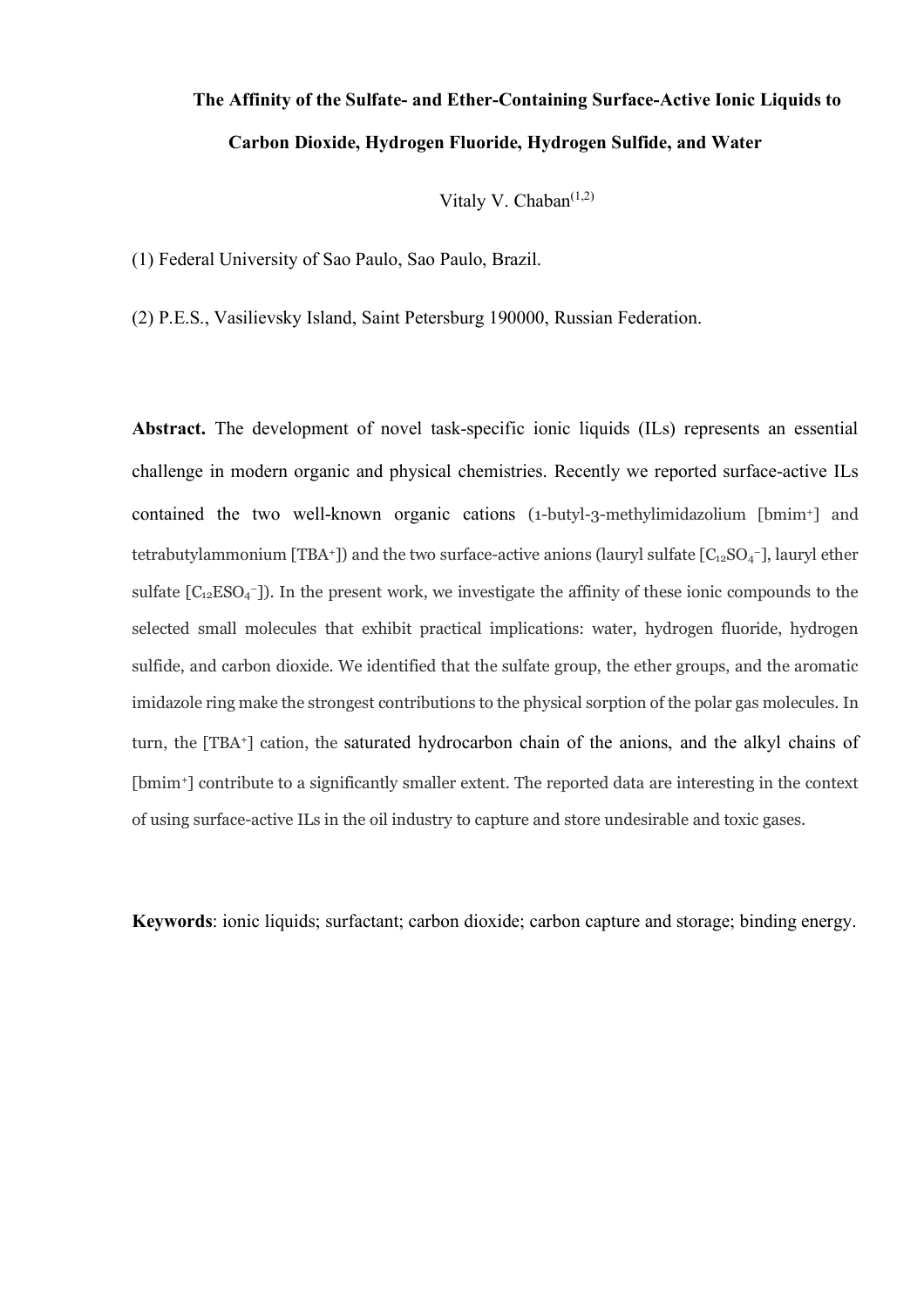## **Introduction**

Surface-active ionic liquids (SAILs) constitute an interesting class of ionic compounds with peculiar physicochemical properties.<sup>1-13</sup> During the last years, quite a few SAILs have been introduced and their potential applications have been considered. Some SAILs contain long hydrophobic (tensoactive) chains in the structure of their cations, anions, or both of them.<sup>14-16</sup> In the meantime, most cations used to synthesize an ionic liquid possess amphiphilic moieties that modulate solvation behavior and phase transition points.<sup>17</sup> The cations whose alkyl chains are longer than six carbon atoms act as emulsifiers. Therefore, surface activity is acquired by the resulting ionic liquids. A knowledgeable combination of hydrophobic and hydrophilic structures of SAILs allows improving their solubility in hydrophobic environments.<sup>16</sup>

The known SAILs are thermodynamically stable compounds that tend to self-organize in solutions giving rise to liquid crystals, micelles, and vesicles.<sup>14-15, 18-20</sup> At water contents exceeding a certain proportion, the formation of gels was reported and rationalized.<sup>19</sup> Experimental efforts must be devoted to investigating the physicochemical properties of SAILs in different media as a function of their concentrations and temperature.

As of today, ionic liquids are actively probed to bind certain gases, such as carbon dioxide.<sup>16,</sup> <sup>21-25</sup> The reason is their low volatility, non-flammability, good chemical and thermal stabilities, and sometimes low toxicity to human beings.<sup>26-28</sup> A variety of methods and synthetic modifications were proposed to achieve better sorption performance of ILs. Both physical and chemical sorptions are relevant for specifically tuned structures of ILs.<sup>21, 24, 29-30</sup>

In our recent work, we reported a series of SAILs based on the long-alkyl-chained anions that exhibited interesting properties, <sup>16</sup> such as 1-butyl-3-methylimidazolium lauryl sulfate, 1-butyl-3-methylimidazolium lauryl ether sulfate, tetrabutylammonium lauryl sulfate, and tetrabutylammonium lauryl sulfate. Presently, we document their binding energies to a few important small molecules, such as water, carbon dioxide, hydrogen sulfide, and hydrogen fluoride. The obtained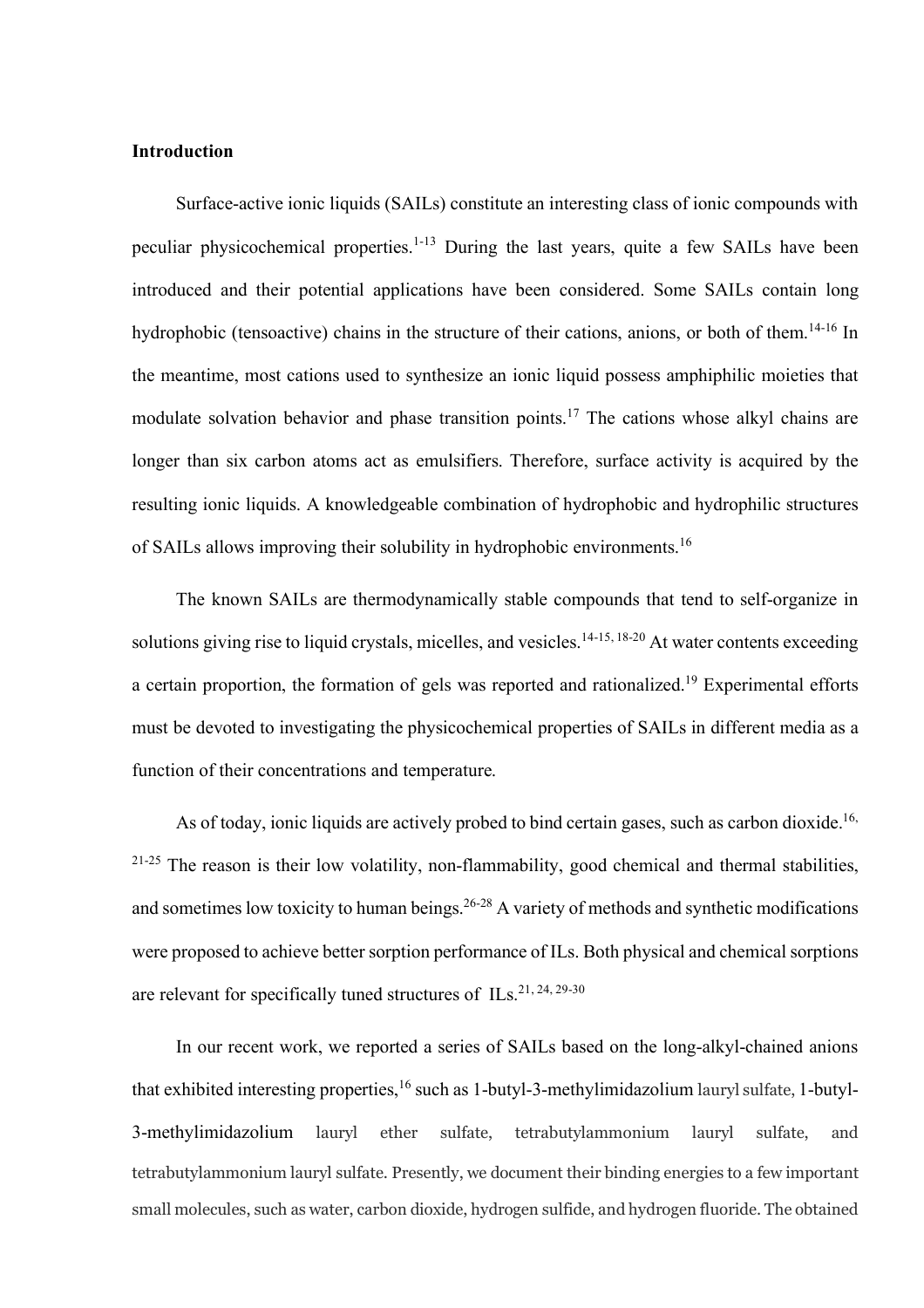results help understand the prospects of employing these SAILs and their aqueous solutions for energy-efficient physisorption.

## **Computational Methodology**

Binding energies, dipole moments, and geometric parameters were computed for the relaxed geometries. The geometry convergence criterion upon relaxation was set to  $10^{-4}$  Hartree (BFGS algorithm). If the energy alteration between the two subsequent geometries was smaller than the designated threshold, the local minimum was considered to be located. Vibrational frequency analysis was used to exclude transition states. The wave function was constructed in accordance with hybrid density functional theory, Becke-3-Lee-Yang-Parr (B3LYP).<sup>31-32</sup> This exchangecorrelation functional is one of the most accurate and successful generalized-gradient solutions to simulate organic and inorganic, neutral, and ionic species. The atom-centered split-valence triplezeta basis set and polarization and diffuse functions were employed, 6-311+G\*. The basis set superposition error was deducted from the reported binding energies by using the counterpoise method composed of the three consequent calculations. GAMESS-US was used to perform singlepoint calculations<sup>33</sup> and SciPy (scipy.org) functions were used to construct and navigate<sup>34-36</sup> the potential energy surface of the investigated complexes.<sup>37</sup> Gabedit 2.8 was used to construct initial molecular geometries.<sup>38</sup>

# **Results and Discussion**

Binding energies (Table 1) determine the strength of the molecule-molecule or molecule-ion interactions. Decomposition of the total binding energy into components allows understanding, which moiety of ILs contributes most significantly to the gas capturing performance. Apart from  $CO<sub>2</sub>$ , we also computed binding energies for H<sub>2</sub>O, H<sub>2</sub>S, and HF (Table 1). Fixation of H<sub>2</sub>S and HF is relevant in the oil industry, whereas interaction with  $H<sub>2</sub>O$  determines the aqueous solubility of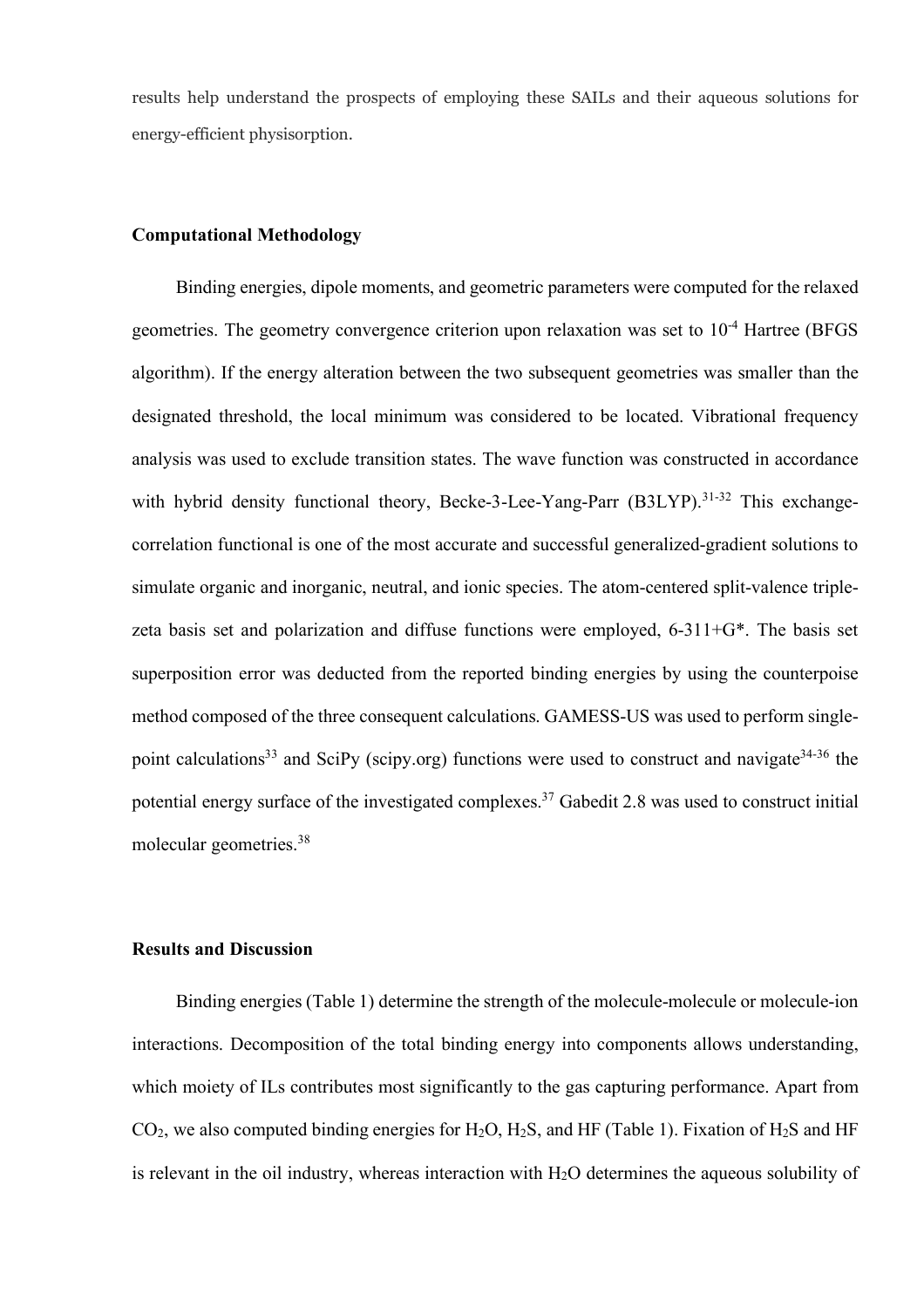these ILs. More polar molecules generally exhibit higher binding energies, while  $CO<sub>2</sub>$  is most difficult to capture due to its peculiar structure and relative chemical inertness. Table 1 also summarizes dipole moments of the studied complexes for comparison. The results for the ammonium cation are provided to see its difference from  $N(C_4H_9)_4^+$ . Although  $NH_4^+$  exhibits much better binding energies to the water and gas molecules, it does not give rise to any IL due to strong cation-anion coordination.

The ether group exhibits a twice weaker affinity to  $CO<sub>2</sub>$  (10 kJ mol<sup>-1</sup>), as compared to the sulfate group (21 kJ mol<sup>-1</sup>), but its overall impact is significant since the  $C_{12}ESO<sub>4</sub>$  anion synthesized by our team previously<sup>16</sup> has approximately six ether groups. Furthermore, the ether groups are not sterically blocked, unlike  $C_{12}ESO<sub>4</sub>$ , due to the cation-anion coordination in the concentrated solutions of [bmim][ $C_{12}ESO_4$ ] and [TBA][ $C_{12}ESO_4$ ]. The bmim<sup>+</sup> cation is more efficient than TBA<sup>+</sup>, 14 vs. 7 kJ mol<sup>-1</sup>, but the advantage of TBA<sup>+</sup> is the absence of available electron-deficient sites. Therefore, TBA<sup>+</sup>-containing ILs are expected to be generally more efficient assuming the same anion. HF can slightly polarize the hydrophobic chain providing 4 kJ mol<sup>-1</sup>, while interaction is virtually absent in all other cases. Since the hydrocarbon chain is useless for gas capture, its role is only regulation of the phase transition points of the corresponding ILs. Phase transitions can also be tuned by a number of the  $-CH_2-O-$  fragments, therefore maintenance of a long hydrocarbon chain during further engineering does not look critical.

Table 1. The selected characteristics of the complexes of the selected moieties of the ILs and small molecules (carbon dioxide, water, hydrogen fluoride, hydrogen sulfide): binding energies, dipole moments, minimum atom-atom distances, and non-covalent angles.

| Neutral or     | Small    | <b>Binding</b>      | Dipole    | Minimum     | Angle <sup>*</sup> , degree |
|----------------|----------|---------------------|-----------|-------------|-----------------------------|
| charged moiety | molecule | energy, $-E_b$ , kJ | moment, D | distance, Å |                             |
|                |          | $mol-1$             |           |             |                             |
|                |          |                     |           |             |                             |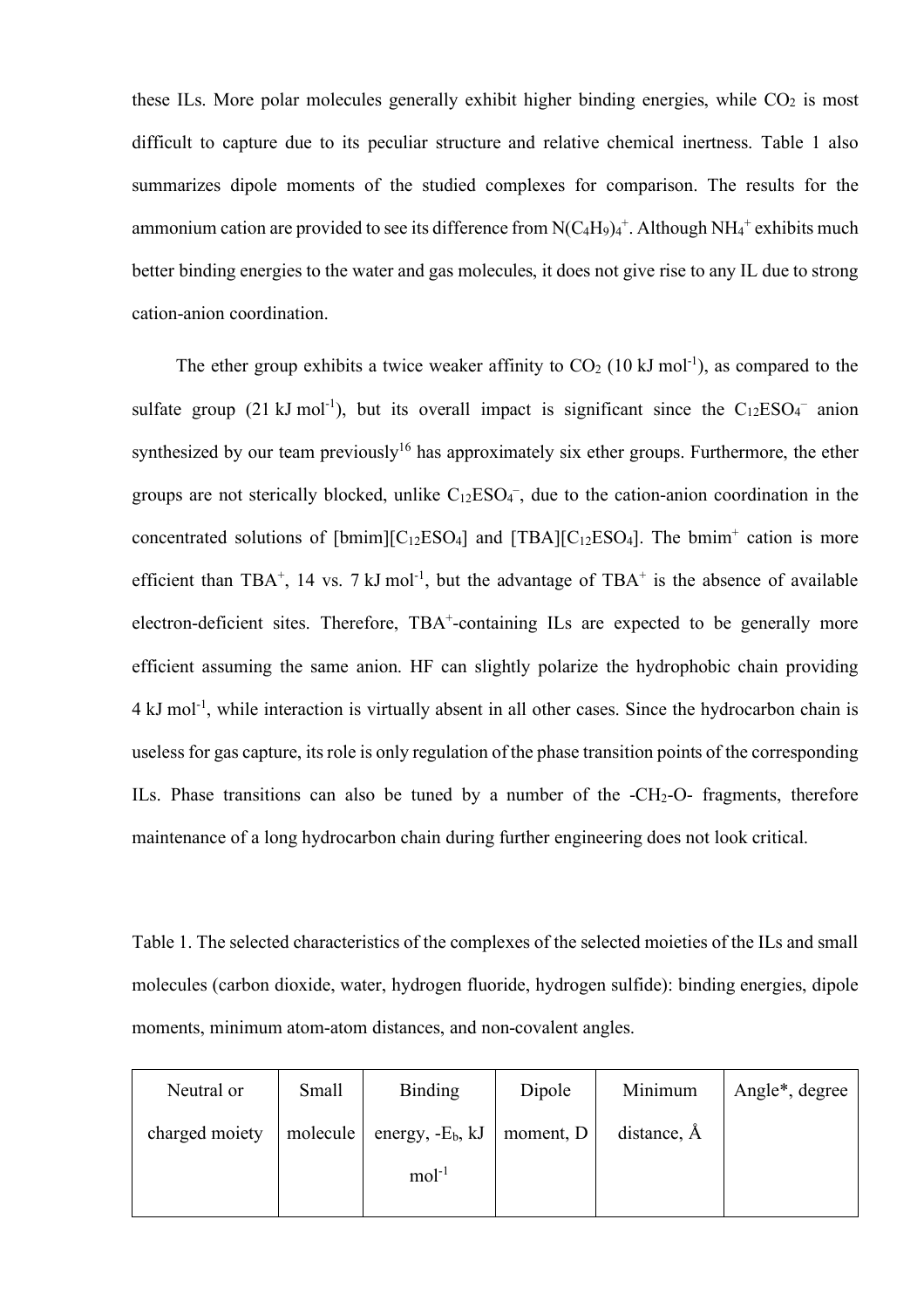| $CH3SO4-$                         | CO <sub>2</sub>  | 21               | 5.2 | $2.66$ (O-C) | 93 (O-C-O)   |
|-----------------------------------|------------------|------------------|-----|--------------|--------------|
|                                   | H <sub>2</sub> O | 60               | 4.8 | $2.09$ (O-H) | 145 (O-H-O)  |
|                                   | HF               | 91               | 4.3 | $1.58(O-H)$  | 173 (O-H-F)  |
|                                   | $H_2S$           | 40               | 4.1 | $1.91$ (O-H) | 171 (O-H-S)  |
| ether                             | CO <sub>2</sub>  | 10               | 1.9 | $2.75$ (C-O) | 92 (O-C-O)   |
|                                   | H <sub>2</sub> O | 23               | 3.5 | $1.88$ (O-H) | 180 (O-H-O)  |
|                                   | HF               | 45               | 4.6 | $1.65$ (O-H) | 177 (O-H-F)  |
|                                   | H <sub>2</sub> S | 11               | 3.3 | $2.09(O-H)$  | 180 (O-H-S)  |
| saturated<br>hydrocarbon<br>chain | CO <sub>2</sub>  | $\boldsymbol{0}$ | 0.0 | $4.25$ (O-H) | 93 (H-O-C)   |
|                                   | H <sub>2</sub> O | $\mathbf{1}$     | 2.6 | $2.46$ (O-H) | 125 (H-O-H)  |
|                                   | HF               | $\overline{4}$   | 2.8 | $2.19$ (H-H) | 158 (H-H-F)  |
|                                   | $H_2S$           | $\boldsymbol{0}$ | 1.5 | $2.79$ (H-H) | 159 (H-H-S)  |
| $bmin+$                           | CO <sub>2</sub>  | 14               | 5.4 | $2.31$ (O-H) | 163 (H-O-C)  |
|                                   | H <sub>2</sub> O | 45               | 5.2 | $2.05$ (O-H) | $125(H-O-H)$ |
|                                   | HF               | 31               | 4.9 | $2.15$ (F-H) | 155 (H-F-H)  |
|                                   | $H_2S$           | 19               | 6.0 | $2.73(S-H)$  | 114 (H-S-H)  |
| $\mathrm{NH_4}^+$                 | CO <sub>2</sub>  | 39               | 11  | $1.84$ (O-H) | 180 (H-O-C)  |
|                                   | H <sub>2</sub> O | 96               | 2.7 | $1.65$ (O-H) | 126 (H-O-H)  |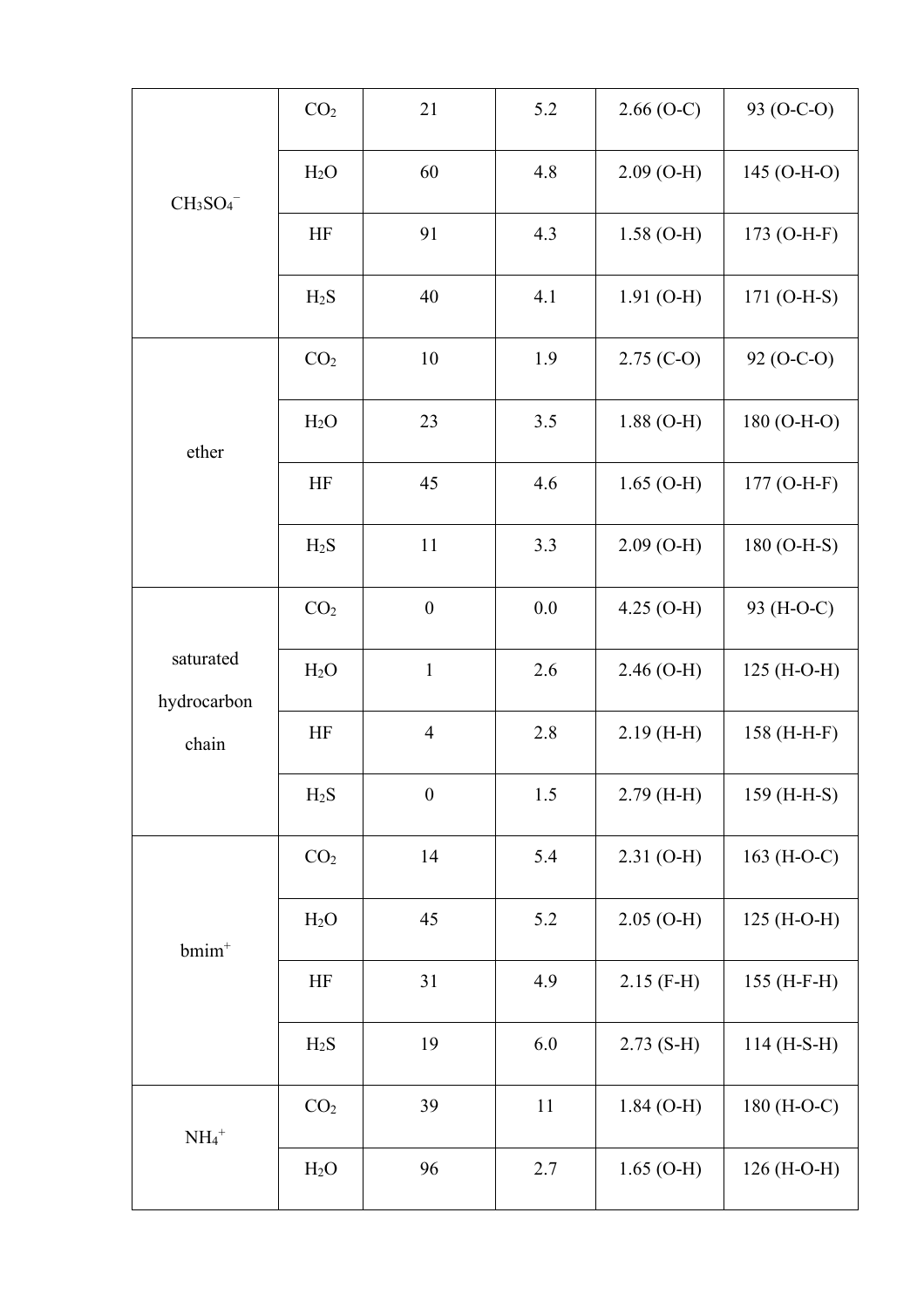|                 | HF               | 59             | 3.6 | $1.75$ (F-H) | $180$ (H-F-H) |
|-----------------|------------------|----------------|-----|--------------|---------------|
|                 | $H_2S$           | 57             | 7.2 | $2.22$ (S-H) | $103$ (H-S-H) |
| $N(C_4H_9)_4^+$ | CO <sub>2</sub>  | $\overline{7}$ | 2.8 | $2.67$ (O-H) | 157 $(H-O-C)$ |
|                 | H <sub>2</sub> O | 27             | 1.9 | $2.32$ (O-H) | $118(H-O-H)$  |
|                 | HF               | 19             | 1.6 | $2.36$ (F-H) | $180$ (H-F-H) |
|                 | H <sub>2</sub> S | 10             | 1.2 | $3.20(S-H)$  | $133$ (H-S-H) |

\* The angle is formed by an atom of the investigated moiety, which performs coordination, a coordinated atom of the small molecule, and an atom covalently bound to the latter.

#### **Conclusions**

In the present work, we report a large set of binding energies to characterize interactions of novel surface-active ILs with selected polar gases and water. We show that the polar moieties of 1-butyl-3-methylimidazolium lauryl sulfate, 1-butyl-3-methylimidazolium lauryl ether sulfate, tetrabutylammonium lauryl sulfate, and tetrabutylammonium lauryl sulfate exhibit significant binding affinity to hydrogen fluoride, hydrogen sulfide, carbon dioxide, and water. The investigated surface-active ILs may represent interest to the oil industry as compounds that can physically adsorb undesirable small molecules.

The present work confirms our previously published hypothesis<sup>16</sup> that binding of [bmim<sup>+</sup>] to water is stronger as compared to binding of [TBA<sup>+</sup>] to water in all researched surface-active ILs thanks to an acidic hydrogen atom of the imidazole ring. The emerged H-bonding is responsible for gel and liquid crystal formation. The  $[C_{12}SO_4]$  and  $[C_{12}ESO_4]$  anions differ by only the presence or absence of a few ether groups in their chains. Hereby we rationalize and corroborate the improvement of the aqueous solubility due to the presence of the ether groups. The presently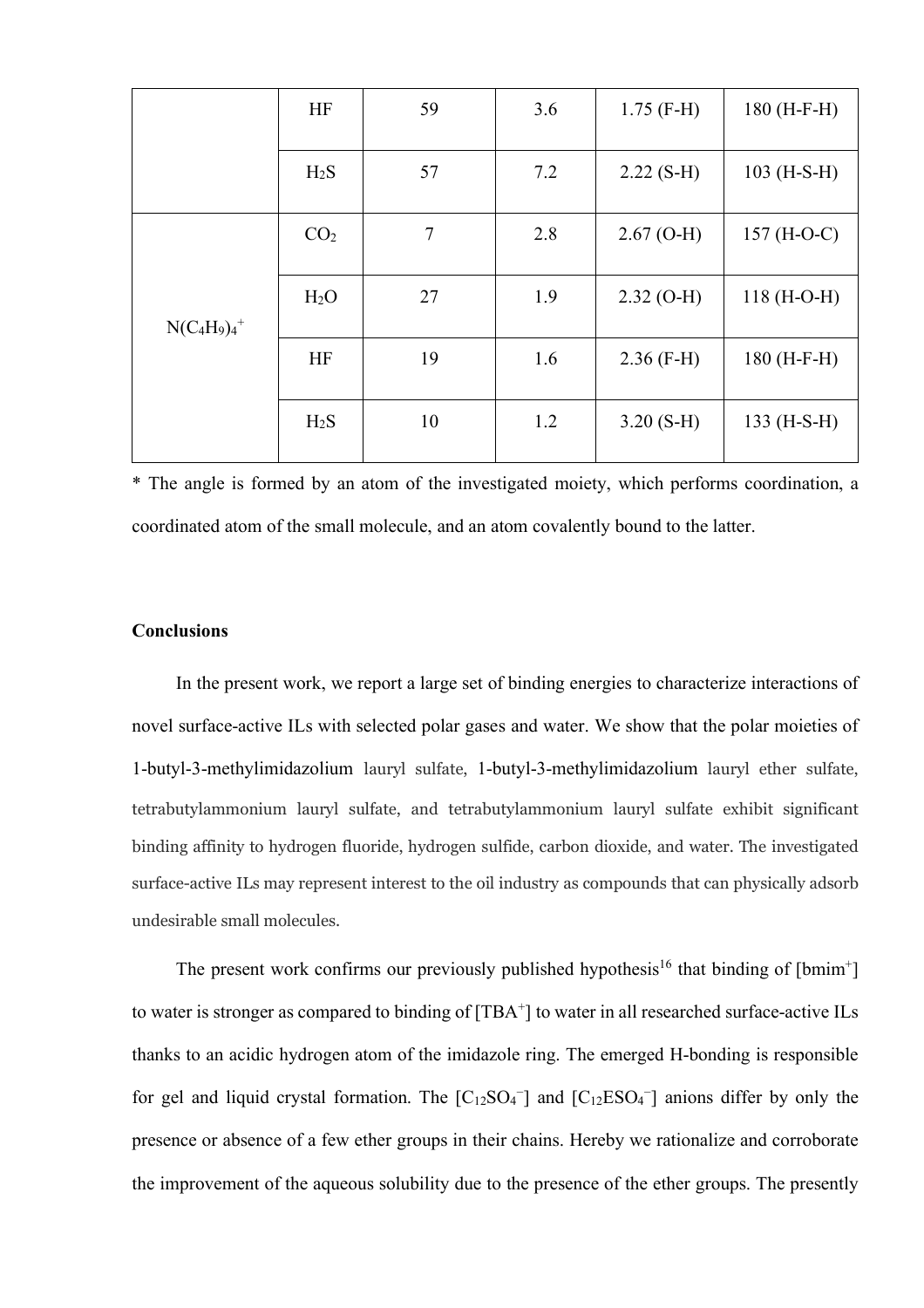computed binding energies explain why the  $[TBA][C_{12}SO_4]$  IL is immiscible with water as revealed experimentally.<sup>16</sup>

The investigated SAILs are prospective inexpensive scavengers of  $CO<sub>2</sub>$ , H<sub>2</sub>S, and HF. Therefore, some of them potentially deserve practical implementation in the oil industry in the form of aqueous solutions.

# **References**

1. Banerjee, C.; Kundu, N.; Ghosh, S.; Mandal, S.; Kuchlyan, J.; Sarkar, N., Fluorescence Resonance Energy Transfer in Microemulsions Composed of Tripled-Chain Surface Active Ionic Liquids, RTILs, and Biological Solvent: An Excitation Wavelength Dependence Study. *J Phys Chem B* **2013,** *117* (32), 9508- 9517.

2. Cheng, N.; Yu, P. M.; Wang, T.; Sheng, X.; Bi, Y. H.; Gong, Y. J.; Yu, L., Self-Aggregation of New Alkylcarboxylate-Based Anionic Surface Active Ionic Liquids: Experimental and Theoretical Investigations. *J Phys Chem B* **2014,** *118* (10), 2758-2768.

3. Jiao, J. J.; Dong, B.; Zhang, H. N.; Zhao, Y. Y.; Wang, X. Q.; Wang, R.; Yu, L., Aggregation Behaviors of Dodecyl Sulfate-Based Anionic Surface Active Ionic Liquids in Water. *J Phys Chem B* **2012,** *116* (3), 958- 965.

4. Kamboj, R.; Bharmoria, P.; Chauhan, V.; Singh, G.; Kumar, A.; Singh, S.; Kang, T. S., Effect of cationic head group on micellization behavior of new amide-functionalized surface active ionic liquids. *Phys Chem Chem Phys* **2014,** *16* (47), 26040-26050.

5. Kuchlyan, J.; Banerjee, C.; Ghosh, S.; Kundu, N.; Banik, D.; Sarkar, N., Effect of room temperature surface active ionic liquids on aggregated nanostructures of gamma-Cyclodextrins: A picosecond fluorescence spectroscopic study. *Chem Phys Lett* **2014,** *601*, 174-180.

6. Mandal, S.; Kuchlyan, J.; Ghosh, S.; Banerjee, C.; Kundu, N.; Banik, D.; Sarkar, N., Vesicles Formed in Aqueous Mixtures of Cholesterol and Imidazolium Surface Active Ionic Liquid: A Comparison with Common Cationic Surfactant by Water Dynamics. *J Phys Chem B* **2014,** *118* (22), 5913-5923.

7. Rao, K. S.; Gehlot, P. S.; Gupta, H.; Drechsler, M.; Kumar, A., Sodium Bromide Induced Micelle to Vesicle Transitions of Newly Synthesized Anionic Surface Active Ionic Liquids Based on Dodecylbenzenesulfonate. *J Phys Chem B* **2015,** *119* (11), 4263-4274.

8. Rao, V. G.; Banerjee, C.; Ghosh, S.; Mandal, S.; Kuchlyan, J.; Sarkar, N., A Step toward the Development of High-Temperature Stable Ionic Liquid-in-Oil Microemulsions Containing Double-Chain Anionic Surface Active Ionic Liquid. *J Phys Chem B* **2013,** *117* (24), 7472-7480.

9. Rao, V. G.; Mandal, S.; Ghosh, S.; Banerjee, C.; Sarkar, N., Ionic Liquid-in-Oil Microemulsions Composed of Double Chain Surface Active Ionic Liquid as a Surfactant: Temperature Dependent Solvent and Rotational Relaxation Dynamics of Coumarin-153 in [Py][TF2N]/[C(4)mim][AOT]/Benzene Microemulsions. *J Phys Chem B* **2012,** *116* (28), 8210-8221.

10. Rao, V. G.; Mandal, S.; Ghosh, S.; Banerjee, C.; Sarkar, N., Phase Boundaries, Structural Characteristics, and NMR Spectra of Ionic Liquid-in-Oil Microemulsions Containing Double Chain Surface Active Ionic Liquid: A Comparative Study. *J Phys Chem B* **2013,** *117* (5), 1480-1493.

11. Sharma, R.; Kamal, A.; Kang, T. S.; Mahajan, R. K., Interactional behavior of the polyelectrolyte poly sodium 4-styrene sulphonate (NaPSS) with imidazolium based surface active ionic liquids in an aqueous medium. *Phys Chem Chem Phys* **2015,** *17* (36), 23582-23594.

12. Shi, L. J.; Zheng, L. Q., Aggregation Behavior of Surface Active Imidazolium Ionic Liquids in Ethylammonium Nitrate: Effect of Alkyl Chain Length, Cations, and Counterions. *J Phys Chem B* **2012,** *116* (7), 2162-2172.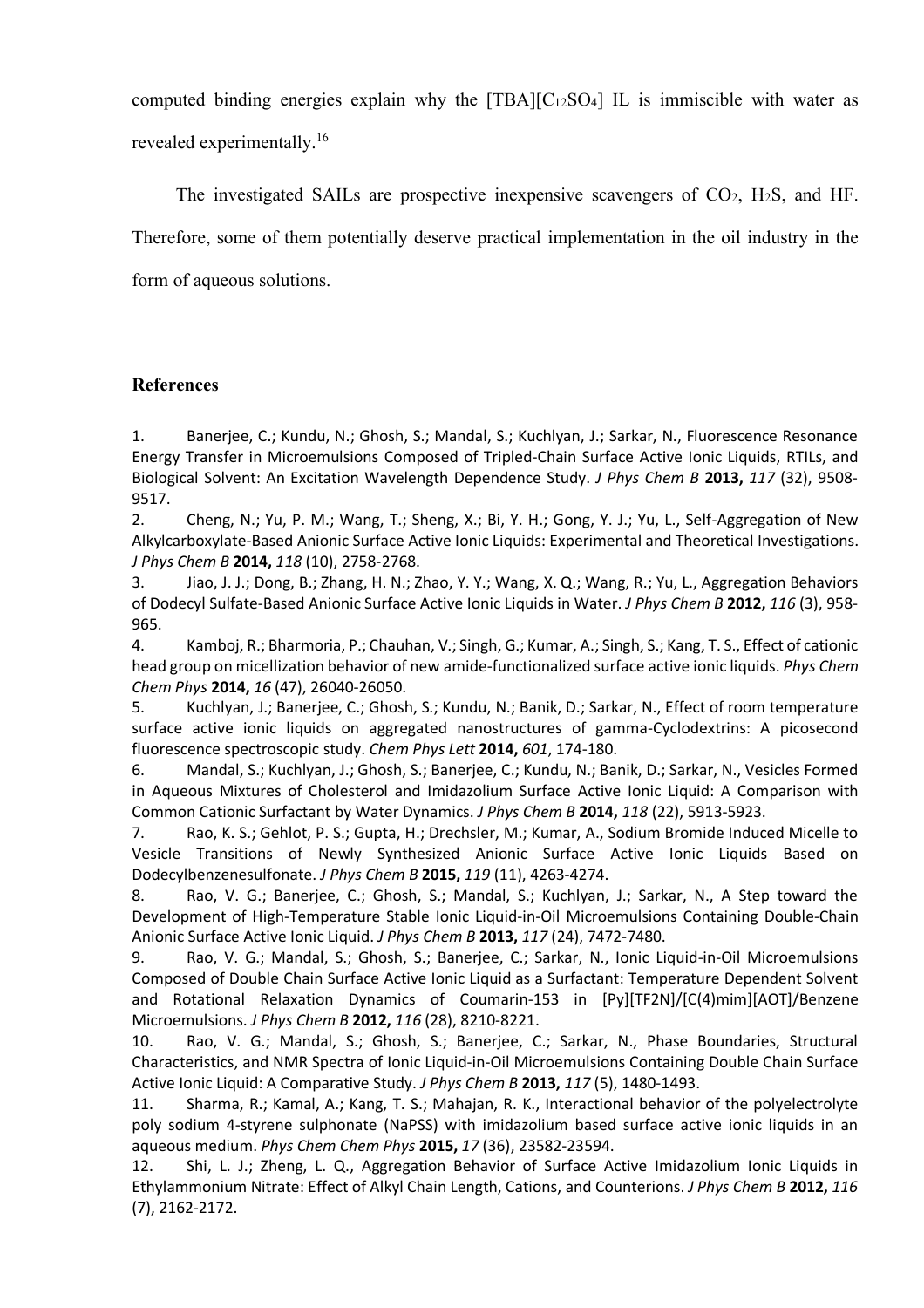13. Wang, T.; Wang, L. S.; Jin, Y. X.; Chen, P.; Xu, W. W.; Yu, L., Study the effect of substituent position in aromatic counterion to self-aggregation of cationic surface active ionic liquid in aqueous medium. *J Mol Liq* **2015,** *204*, 90-94.

14. Kaur, A.; Singh, M.; Singh, H.; Kamboj, R.; Singh, S.; Kang, T. S., Modulation of micellization behavior of imidazolium based surface active ionic liquids by aromatic anions in aqueous medium. *Colloids Surf. A Physicochem. Eng. Asp.* **2021,** *630*, 127588.

15. Kumar, H.; Kaur, R., Studies on thermodynamics of micellization of imidazolium-based surfaceactive ionic liquid [C15mim][Br] in aqueous media: Effect of D(+)-Xylose and D(+)-Glucose. *J Mol Liq* **2021,** *344*.

16. Vieira, M. O.; Monteiro, W. F.; Ligabue, R.; Seferin, M.; Chaban, V. V.; Andreeva, N. A.; do Nascimento, J. F.; Einloft, S., Ionic liquids composed of linear amphiphilic anions: Synthesis, physicochemical characterization, hydrophilicity and interaction with carbon dioxide. *J Mol Liq* **2017,** *241*, 64-73.

17. Chaban, V. V.; Voroshyloya, I. V.; Kalugin, O. N.; Prezhdo, O. V., Acetonitrile Boosts Conductivity of Imidazolium Ionic Liquids. *J Phys Chem B* **2012,** *116* (26), 7719-7727.

18. Farahani, R. K.; Bagheri, A., The interaction of the surface active ionic liquid with nonionic surfactants (Triton X-100 and Triton X-405) in aqueous solution by using tensiometry method. *J Mol Liq*  **2022,** *345*.

19. Kuddushi, M.; Patel, N. K.; Mata, J.; El Seoud, O.; Malek, N., Imidazole-based surface-active gelator: Thermo responsive gel-to-gel transition of 1-hexadecyl-3-methyl imidazolium salicylate for multidimensional applications. *J Mol Liq* **2022,** *345*.

20. Pillai, P.; Mandal, A., Synthesis and characterization of surface-active ionic liquids for their potential application in enhanced oil recovery. *J Mol Liq* **2022,** *345*.

21. Andreeva, N. A.; Chaban, V. V., Amino-functionalized ionic liquids as carbon dioxide scavengers. Ab initio thermodynamics for chemisorption. *Journal of Chemical Thermodynamics* **2016,** *103*, 1-6.

22. Bernard, F. L.; Rodrigues, D. M.; Polesso, B. B.; Donato, A. J.; Seferin, M.; Chaban, V. V.; Dalla Vecchia, F.; Einloft, S., New cellulose based ionic compounds as low-cost sorbents for CO2 capture. *Fuel Process Technol* **2016,** *149*, 131-138.

23. Chaban, V., The thiocyanate anion is a primary driver of carbon dioxide capture by ionic liquids. *Chem Phys Lett* **2015,** *618*, 89-93.

24. Chaban, V. V.; Andreeva, N. A., Amination of Five Families of Room-Temperature Ionic Liquids: Computational Thermodynamics and Vibrational Spectroscopy. *J Chem Eng Data* **2016,** *61* (5), 1917-1923.

25. Chaban, V. V.; Andreeva, N. A.; Vorontsov-Velyaminov, P. N., A Weakly Coordinating Anion Substantially Enhances Carbon Dioxide Fixation by Calcium and Barium Salts. *Energy Fuels* **2017,** *31* (9), 9668-9674.

26. Cai, M.; Yu, Q.; Liu, W.; Zhou, F., Ionic liquid lubricants: When chemistry meets tribology. *Chem Soc Rev* **2020,** *49* (21), 7753-7818.

27. Wang, L.; Chen, W.; Zhang, D.; Du, Y.; Amal, R.; Qiao, S.; Wu, J.; Yin, Z., Surface strategies for catalytic CO2 reduction: From two-dimensional materials to nanoclusters to single atoms. *Chem Soc Rev*  **2019,** *48* (21), 5310-5349.

28. Zhang, S. Y.; Zhuang, Q.; Zhang, M.; Wang, H.; Gao, Z.; Sun, J. K. P.; Yuan, J. P., Poly(ionic liquid) composites. *Chem Soc Rev* **2020,** *49* (6), 1726-1755.

29. Gao, W.; Liang, S.; Wang, R.; Jiang, Q.; Zhang, Y.; Zheng, Q.; Xie, B.; Toe, C. Y.; Zhu, X.; Wang, J.; Huang, L.; Gao, Y.; Wang, Z.; Jo, C.; Wang, Q.; Wang, L.; Liu, Y.; Louis, B.; Scott, J.; Roger, A. C.; Amal, R.; He, H.; Park, S. E., Industrial carbon dioxide capture and utilization: State of the art and future challenges. *Chem Soc Rev* **2020,** *49* (23), 8584-8686.

30. Nguyen, T. N.; Dinh, C. T., Gas diffusion electrode design for electrochemical carbon dioxide reduction. *Chem Soc Rev* **2020,** *49* (21), 7488-7504.

31. Becke, A. D., Density-Functional Exchange-Energy Approximation with Correct Asymptotic-Behavior. *Phys Rev A* **1988,** *38* (6), 3098-3100.

32. Lee, C. T.; Yang, W. T.; Parr, R. G., Development of the Colle-Salvetti Correlation-Energy Formula into a Functional of the Electron-Density. *Phys Rev B* **1988,** *37* (2), 785-789.